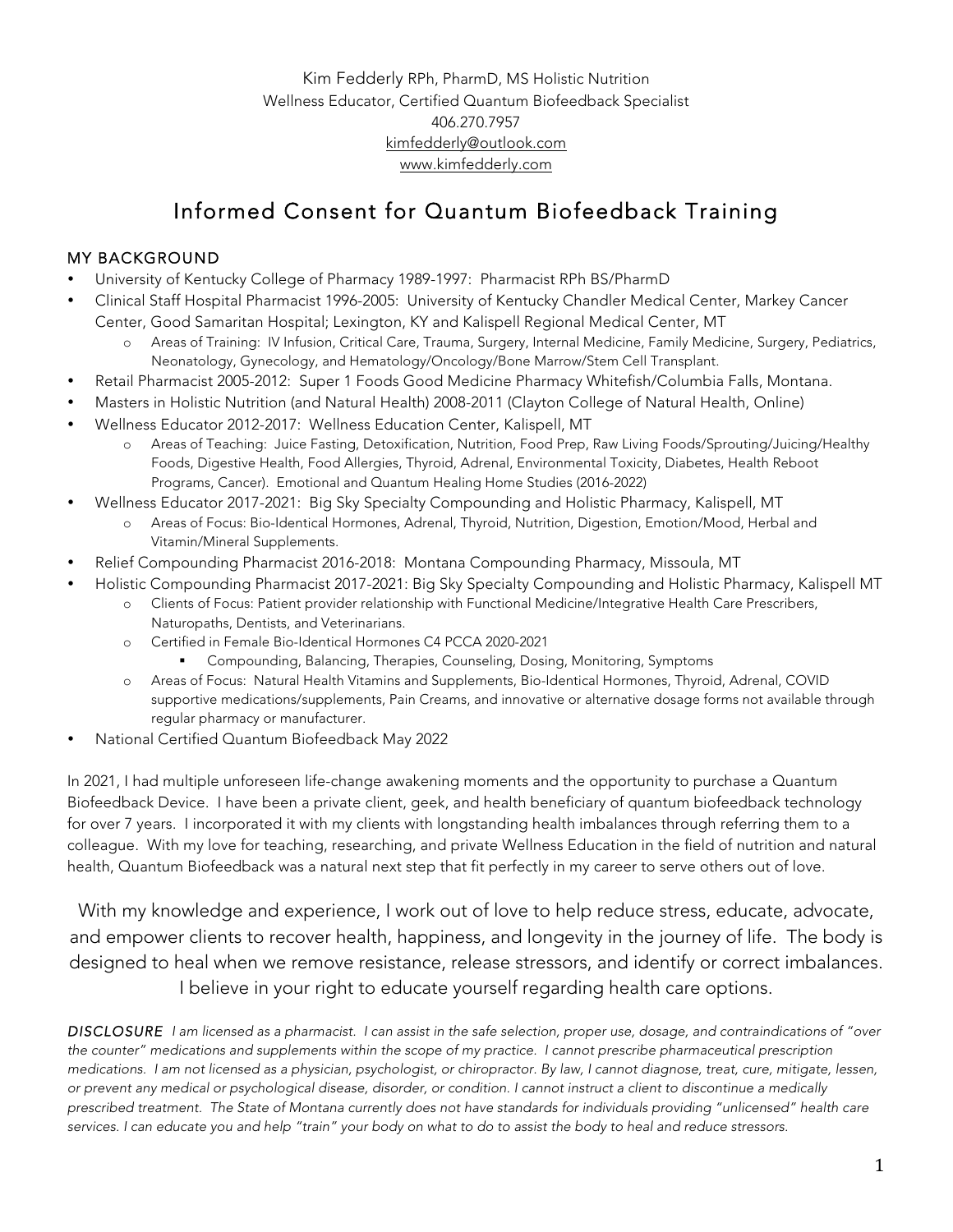BIOFEEDBACK Biofeedback is a complementary and alternative medicine technique, which enables an individual to learn to change some physiological activities for the purpose of improving health. With the biofeedback, the subject is connected to the biofeedback device with sensors to measure and receive information (feedback) about the body (bio) electric. The biofeedback sensors use mild electrical impulses that measure skin temperatures known as Electro Dermal Response (EDR), which teaches the individual to make subtle bodily changes, such as relaxing certain muscles, to achieve desired results, such as reducing pain or stressors in the body. The instrument utilized in the training sessions is called the QuEx-ED Quantum Biofeedback medical device is an FDA registered device. The device uses a medically safe pulse (micro current) that connects directly to the client with a headband, ankle, and wrist straps to measure EDR. The FDA approved scope of my practice through the use of this biofeedback system includes stress reduction training programs for relaxation training, pain management, muscle re-education and brainwave training. Although this training is expected to produce beneficial results, such results cannot be guaranteed. Biofeedback training is a complement, not a substitute, for medical or psychological treatment, and any ongoing treatment should not be discontinued without advice of your treating physician. Biofeedback is a complement, not a substitute for medical advice or treatment. Clients may be referred to a qualified practitioner if needed.

CONFIDENTIALITY I understand my information is confidential between Kim Fedderly and myself and will not be disclosed outside of this office without written consent, unless required by law. Your information will not be shared or sold to anyone.

PAYMENT I agree to pay for services in full at the time of service or online invoice. Quantum biofeedback therapy is not billed to or covered by insurance. You may buy a package for significant cost savings. A Super bill can be provided via your Square card payment or manual invoice if needed for deduction from HSA/Flex Spending accounts or tax purposes on request.

BIOFEEDBACK TRAINING OPTIONS Each client has different needs to bring the body into balance. Client therapy/training sessions can range from 45-90 minutes maximum. With acute imbalances (ex. pain management) a client may need a weekly session until symptoms subside and then choose how often they want a therapy. Therapy is not recommended more often than every 72 hours. Expectations: For every year of "imbalance" it takes about 1 month of lifestyle changes, nutrition/detoxification, & biofeedback training to bring the body into balance.

I understand that the quantum biofeedback therapist is not a licensed allopathic doctor and cannot diagnose or prescribe. Quantum biofeedback therapy is used for stress reduction, pain management, muscle re-education in addition to wellness consultations for lifestyle, behavioral, stressors, and imbalances. There is no current licensure requirement for the quantum biofeedback therapist in the state of Montana. I understand that it is my responsibility to change bad behaviors to help my body deal with distress naturally through awareness and education.

ARBRITRATION PROVISION Arbitration sets forth an agreement to forgo court action to settle disputes that arise between client and practitioner. Local organizations may provide arbitration services to handle such matters.

It is important to disclose any information about your allergies, chemical sensitivities, or being highly sensitive person to modify training and minimize side effect risks.

CONSENT Your signature below indicates that you have read and understood the information in this document and that you consent to biofeedback training under the provisions stated. If you do not understand or consent to anything stated in this document, it is your responsibility to request and receive clarification before signing. You are in full charge of your own healing decisions. By signing below, you unconditionally release Kim Fedderly and the business from any liability connected with information or biofeedback training received.

| Client/Minor/Pet Printed Name | Client/Owner/Parent or Guardian Signature | Date                           |
|-------------------------------|-------------------------------------------|--------------------------------|
|                               |                                           |                                |
| Phone                         | Email                                     | <b>Emergency Contact/Phone</b> |

Address

*PARENTS/GUARDIANS OF MINOR CLIENT: I attest that I have full legal authority to make decisions for the minor named above, and that I give my permission for him/her/pet to undergo biofeedback training.*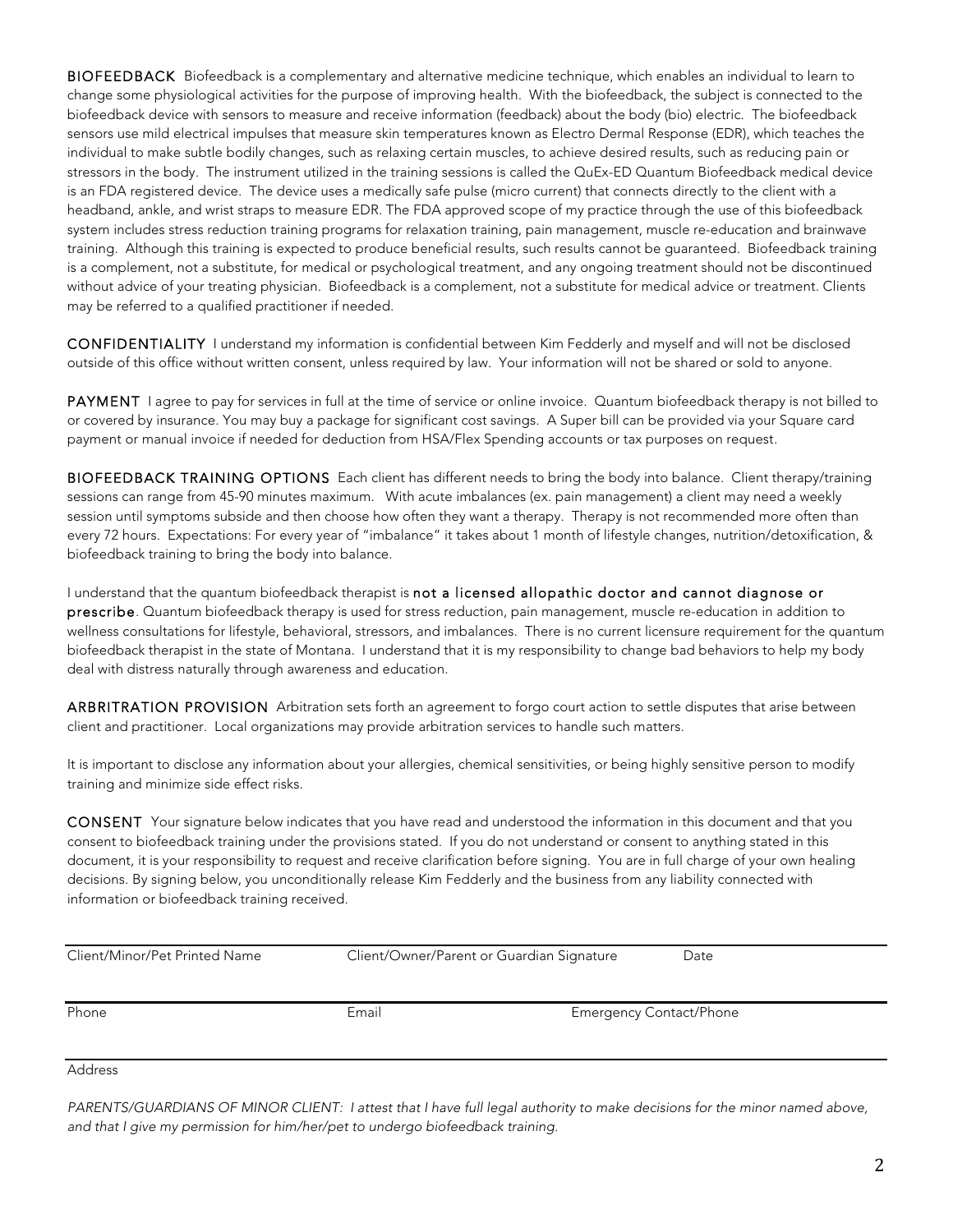### Kim Fedderly RPh, PharmD, MS Holistic Nutrition Wellness Educator, Certified Quantum Biofeedback Specialist 406.270.7957 kimfedderly@outlook.com www.kimfedderly.com

#### Tips to enhance your session:

- ❒ Complete the form below to allow more time for biofeedback training and for each subsequent session give any changes as lifestyle is improved. You can email this form a day ahead of time so it can be entered into the computer prior to the session. Otherwise completing the form and bringing it to the session still saves time.
- ❒ Drink plenty of water for the day before and of your session to enhance electricity in the body, dehydration can cause detoxification symptoms.
- ❒ Only wear jewelry you wear all the time (like a wedding ring). You may bring a piece of jewelry to energize with your session. You can also remove watches.
- ❒ Please keep your phone off your body during the session.
- ❒ We will be placing straps around your ankles, wrists, and head so wear clothing to allow easy access to bare skin.

Full Birth Name and Marriage last name \_\_\_\_\_\_\_\_\_\_\_\_\_\_\_\_\_\_\_\_\_\_\_\_\_\_\_\_\_\_\_\_\_\_\_\_\_\_\_\_ Date of Birth (MM/DD/YYYY) Place of Birth (City, State) and country if outside USA Circle Gender: Male Female Both

Answer questions below with the first thing that pops in your head! It is a general health rating scale used by the biofeedback device and not a stress to have "exact" numbers. This is a weighed value called the "Suppression or Oppression to Cure" scale or the SOC in the software program.

\_\_\_\_\_\_\_\_\_Rate Happiness on a scale of 1-10 (*1 is low and 10 is high Happiness)*

- \_\_\_\_\_\_\_\_\_Number of Organs Removed *(ex. Tonsils, gallbladder, ovaries, appendix, spleen, kidney, uterus, testicle)*
- \_\_\_\_\_\_\_\_\_Number of Synthetic Pharmaceutical Drugs (Medications and Over the Counter) used currently
- \_\_\_\_\_\_\_\_\_Times you smoke or use tobacco or nicotine products a day
- \_\_\_\_\_\_\_\_\_Number of steroid type drugs used in the last year (including hydrocortisone/cortisol for adrenal)
- \_\_\_\_\_Number of metal fillings/dental amalgams (silver/gold/porcelain) currently in mouth
- \_\_\_\_\_\_\_\_\_Number of street drugs used monthly (including marijuana, psychedelics, narcotics, cocaine, heroin, etc)
- \_\_\_\_\_\_\_\_\_Number of known allergies (ex. food, inhalants/environmental, skin, drug)
- \_\_\_\_\_\_\_\_\_Number of unresolved mental factors (mental aggravators, anxiety, depression, fear)
	- \_\_\_\_\_\_\_\_\_I am responsible for my mind-body-spirit (scale of 0-10 being most responsible for health/body)

\_\_\_\_\_\_*Do you think this health imbalance is due to genetics/stressors/others/emotions?*

- \_\_\_\_\_\_\_\_\_Approximate % percent of Whole Plant foods in Diet *(ex, whole grains, nuts/seeds, legumes, vegetables fruit)*
- \_\_\_\_\_\_\_\_\_Approximate % percent of Fat in diet *(ex, meat fat, nuts, avocado, salad dressings, butter/oils):*
- \_\_\_\_\_\_\_\_\_Overall Personal Stress 1 out of 10:

#### High Stress Optional:

CHECK or RATE APPROPRIATE Below as how stressful on a scale of 1-10 being highest stress

- *\_\_\_\_Interpersonal Stress?*
- *\_\_\_\_Job or School Stress?*
- *\_\_\_\_Struggle with Self?*
- *\_\_\_\_Struggle with Money? \_\_\_\_Stress from Sickness?*
- *\_\_\_\_ Stress from Family?*
- *\_\_\_\_ Problem with bowels?*
- *\_\_\_\_ Problem with mucous? \_\_\_\_ Problem with menses?*
- *\_\_\_\_ Problem with breath?*

*\_\_\_\_ Problem with sweat? \_\_\_\_ Problem with urine?*

- *\_\_\_\_ Problem with skin?*
- *\_\_\_\_ Problem with sleep?*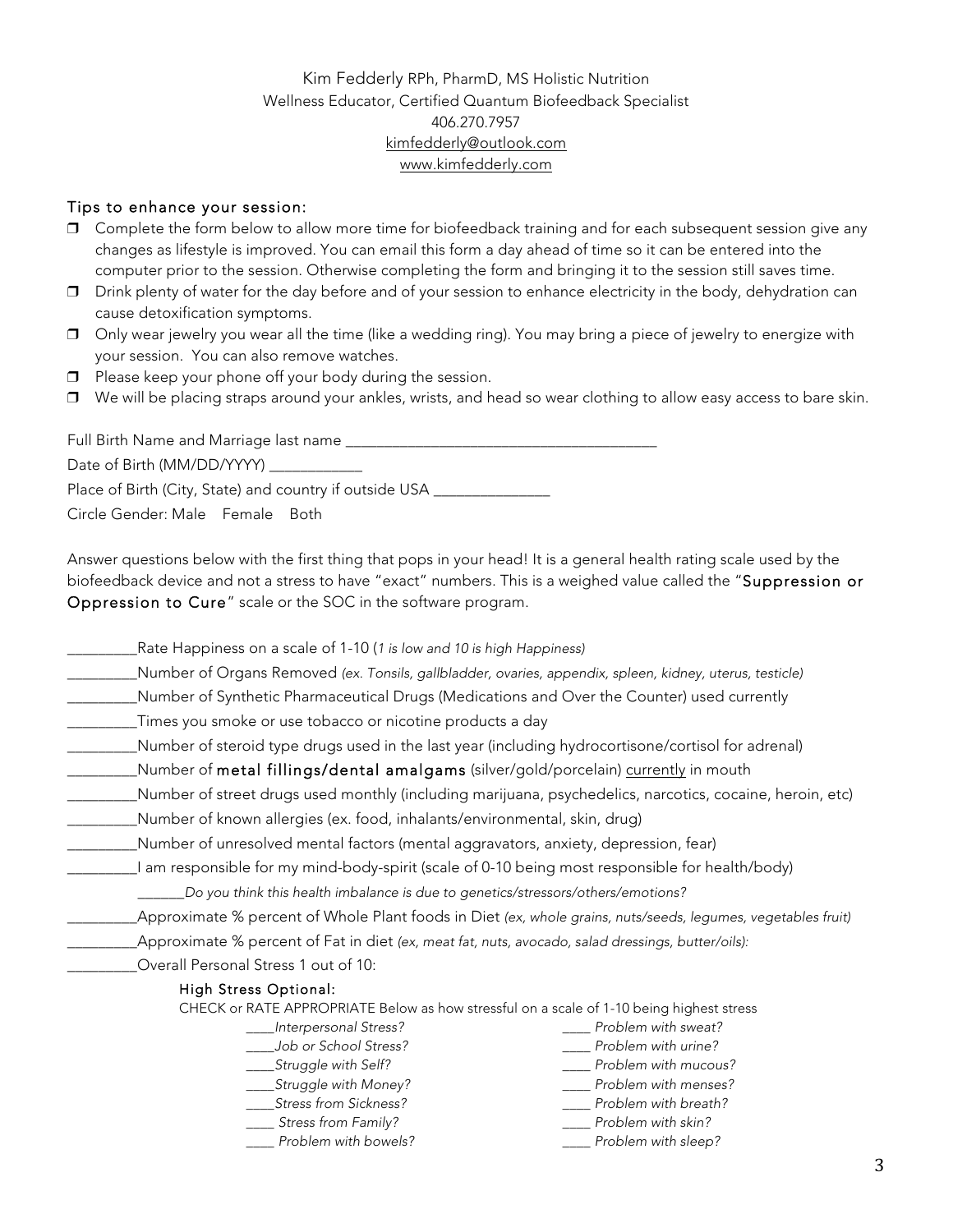| How many times a day to you pray, meditate, deep breathe, or use stress reduction techniques?                             |
|---------------------------------------------------------------------------------------------------------------------------|
| Number of Root Canals                                                                                                     |
| Number of sugar type products/servings per day (include drinks, fruit, sweets, power bars, processed foods)               |
| Number of exercise sessions/week (20 minutes+):                                                                           |
| Number of alcoholic drinks/day average:                                                                                   |
| Number of cups of coffee/tea/caffeine/chocolate per day:                                                                  |
| Number of EXTREME toxic exposures in lifetime:                                                                            |
| (ex. Excessive radiation, insecticides, pesticides, chemicals, herbicides, industrial, job exposures, beauty shop toxins) |
| Number of major injuries in past                                                                                          |
| Number of major infections (chronic, past, and present) (ex. Covid, Mono/EBV, sepsis, major infections)                   |
| Number of 80z=1 cup glasses of water per day                                                                              |
| How many pounds overweight                                                                                                |
| Heart Pacemaker                                                                                                           |
| Brain/Parkinson's Implant                                                                                                 |
| Seizure Disorders                                                                                                         |
|                                                                                                                           |
| ___________How Many Weeks:<br>Pregnant?                                                                                   |
| _______Top Class Athlete?                                                                                                 |
| ______ Any tissues that need to be accepted and not inflamed? (Implants, hardware, transplants)                           |
|                                                                                                                           |
|                                                                                                                           |
|                                                                                                                           |
| Current Symptoms or areas of Dis-Ease, Medical Disease Diagnosis, Pertinent Info?                                         |
|                                                                                                                           |
|                                                                                                                           |
|                                                                                                                           |
|                                                                                                                           |
|                                                                                                                           |
|                                                                                                                           |

Emotional release needs?

Optional: If you could write a script or prayer of what you would like your body to do physically or emotional balance we can "Invert" a group of symptoms and "replace or restore" it with that that looks like on the health side. It can be a sentence or many paragraphs. Examples: Invert asthma, inflammation, wheezing, and hyper reactivity in the lungs and restore healthy balanced reactivity to foods and the environment and normal healthy deep breathing and oxygenation to tissues in the lung. Invert excessive fear and restore faith, trust, and peaceful emotions. We can write this together, just need areas of imbalances identified below.

\_\_\_\_\_\_\_\_\_\_\_\_\_\_\_\_\_\_\_\_\_\_\_\_\_\_\_\_\_\_\_\_\_\_\_\_\_\_\_\_\_\_\_\_\_\_\_\_\_\_\_\_\_\_\_\_\_\_\_\_\_\_\_\_\_\_\_\_\_\_\_\_\_\_\_\_\_\_\_\_\_\_\_\_\_\_\_\_\_\_\_\_\_\_\_\_\_\_\_\_\_\_ \_\_\_\_\_\_\_\_\_\_\_\_\_\_\_\_\_\_\_\_\_\_\_\_\_\_\_\_\_\_\_\_\_\_\_\_\_\_\_\_\_\_\_\_\_\_\_\_\_\_\_\_\_\_\_\_\_\_\_\_\_\_\_\_\_\_\_\_\_\_\_\_\_\_\_\_\_\_\_\_\_\_\_\_\_\_\_\_\_\_\_\_\_\_\_\_\_\_\_\_\_\_ \_\_\_\_\_\_\_\_\_\_\_\_\_\_\_\_\_\_\_\_\_\_\_\_\_\_\_\_\_\_\_\_\_\_\_\_\_\_\_\_\_\_\_\_\_\_\_\_\_\_\_\_\_\_\_\_\_\_\_\_\_\_\_\_\_\_\_\_\_\_\_\_\_\_\_\_\_\_\_\_\_\_\_\_\_\_\_\_\_\_\_\_\_\_\_\_\_\_\_\_\_\_ \_\_\_\_\_\_\_\_\_\_\_\_\_\_\_\_\_\_\_\_\_\_\_\_\_\_\_\_\_\_\_\_\_\_\_\_\_\_\_\_\_\_\_\_\_\_\_\_\_\_\_\_\_\_\_\_\_\_\_\_\_\_\_\_\_\_\_\_\_\_\_\_\_\_\_\_\_\_\_\_\_\_\_\_\_\_\_\_\_\_\_\_\_\_\_\_\_\_\_\_\_\_ \_\_\_\_\_\_\_\_\_\_\_\_\_\_\_\_\_\_\_\_\_\_\_\_\_\_\_\_\_\_\_\_\_\_\_\_\_\_\_\_\_\_\_\_\_\_\_\_\_\_\_\_\_\_\_\_\_\_\_\_\_\_\_\_\_\_\_\_\_\_\_\_\_\_\_\_\_\_\_\_\_\_\_\_\_\_\_\_\_\_\_\_\_\_\_\_\_\_\_\_\_\_ \_\_\_\_\_\_\_\_\_\_\_\_\_\_\_\_\_\_\_\_\_\_\_\_\_\_\_\_\_\_\_\_\_\_\_\_\_\_\_\_\_\_\_\_\_\_\_\_\_\_\_\_\_\_\_\_\_\_\_\_\_\_\_\_\_\_\_\_\_\_\_\_\_\_\_\_\_\_\_\_\_\_\_\_\_\_\_\_\_\_\_\_\_\_\_\_\_\_\_\_\_\_

\_\_\_\_\_\_\_\_\_\_\_\_\_\_\_\_\_\_\_\_\_\_\_\_\_\_\_\_\_\_\_\_\_\_\_\_\_\_\_\_\_\_\_\_\_\_\_\_\_\_\_\_\_\_\_\_\_\_\_\_\_\_\_\_\_\_\_\_\_\_\_\_\_\_\_\_\_\_\_\_\_\_\_\_\_\_\_\_\_\_\_\_\_\_\_\_\_\_\_\_\_\_ \_\_\_\_\_\_\_\_\_\_\_\_\_\_\_\_\_\_\_\_\_\_\_\_\_\_\_\_\_\_\_\_\_\_\_\_\_\_\_\_\_\_\_\_\_\_\_\_\_\_\_\_\_\_\_\_\_\_\_\_\_\_\_\_\_\_\_\_\_\_\_\_\_\_\_\_\_\_\_\_\_\_\_\_\_\_\_\_\_\_\_\_\_\_\_\_\_\_\_\_\_\_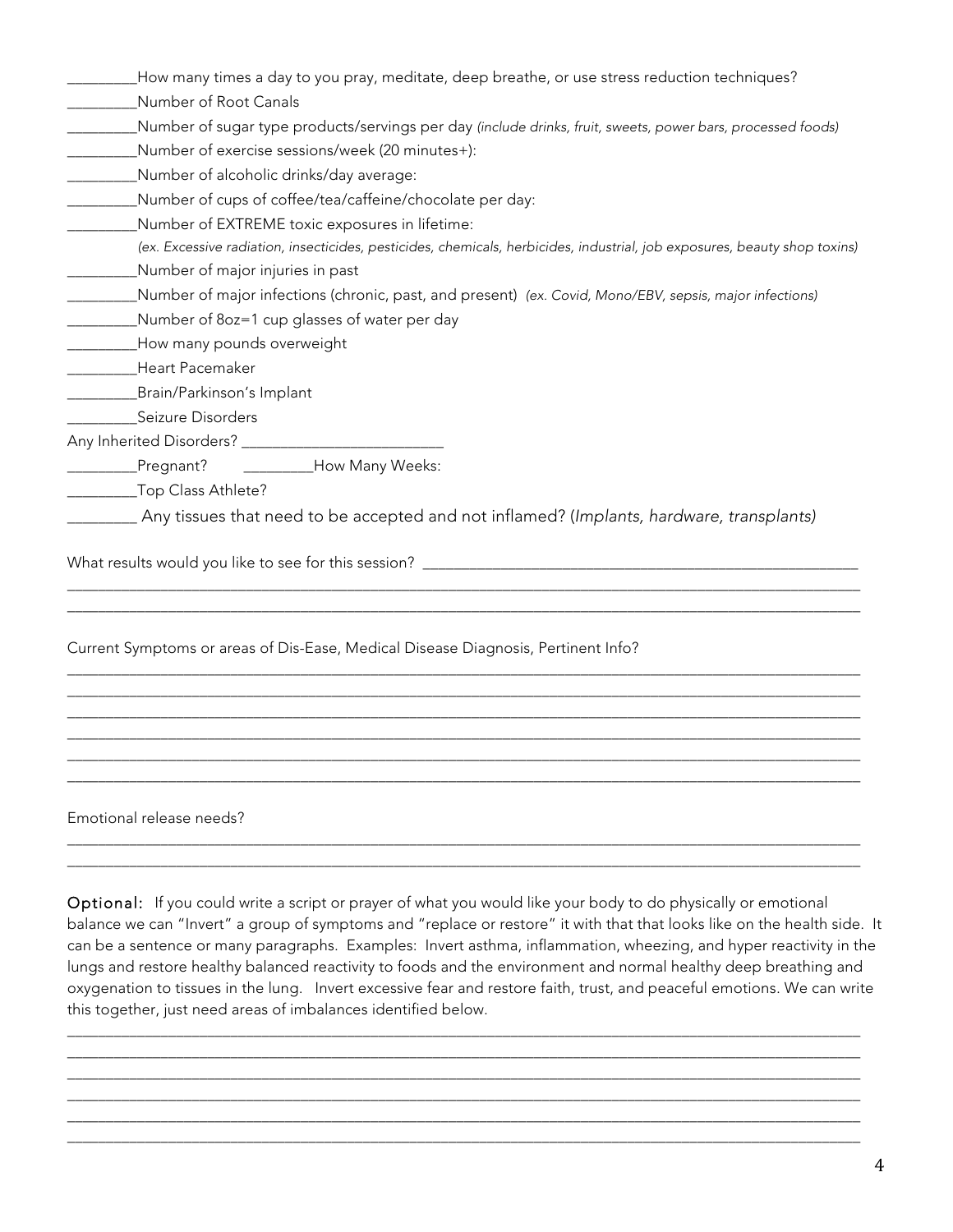Kim Fedderly RPh, PharmD, MS Holistic Nutrition Wellness Educator, Certified Quantum Biofeedback Specialist 406.270.7957 kimfedderly@outlook.com www.kimfedderly.com

# Informed Consent for Wellness Education Consultation

## MY BACKGROUND

- University of Kentucky College of Pharmacy 1989-1997: Pharmacist RPh BS/PharmD
- Clinical Staff Hospital Pharmacist 1996-2005: University of Kentucky Chandler Medical Center, Markey Cancer Center, Good Samaritan Hospital; Lexington, KY and Kalispell Regional Medical Center, MT
	- o Areas of Training: IV Infusion, Critical Care, Trauma, Surgery, Internal Medicine, Family Medicine, Surgery, Pediatrics, Neonatology, Gynecology, and Hematology/Oncology/Bone Marrow/Stem Cell Transplant.
- Retail Pharmacist 2005-2012: Super 1 Foods Good Medicine Pharmacy Whitefish/Columbia Falls, Montana.
- Masters in Holistic Nutrition (and Natural Health) 2008-2011 (Clayton College of Natural Health, Online)
- Wellness Educator 2012-2017: Wellness Education Center, Kalispell, MT
	- o Areas of Teaching: Juice Fasting, Detoxification, Nutrition, Food Prep, Raw Living Foods/Sprouting/Juicing/Healthy Foods, Digestive Health, Food Allergies, Thyroid, Adrenal, Environmental Toxicity, Diabetes, Health Reboot Programs, Cancer). Emotional and Quantum Healing Home Studies (2016-2022)
- Wellness Educator 2017-2021: Big Sky Specialty Compounding and Holistic Pharmacy, Kalispell, MT
	- o Areas of Focus: Bio-Identical Hormones, Adrenal, Thyroid, Nutrition, Digestion, Emotion/Mood, Herbal and Vitamin/Mineral Supplements.
- Relief Compounding Pharmacist 2016-2018: Montana Compounding Pharmacy, Missoula, MT
- Holistic Compounding Pharmacist 2017-2021: Big Sky Specialty Compounding and Holistic Pharmacy, Kalispell MT
	- o Clients of Focus: Patient provider relationship with Functional Medicine/Integrative Health Care Prescribers, Naturopaths, Dentists, and Veterinarians.
	- o Certified in Female Bio-Identical Hormones C4 PCCA 2020-2021
		- § Compounding, Balancing, Therapies, Counseling, Dosing, Monitoring, Symptoms
	- o Areas of Focus: Natural Health Vitamins and Supplements, Bio-Identical Hormones, Thyroid, Adrenal, COVID supportive medications/supplements, Pain Creams, and innovative or alternative dosage forms not available through regular pharmacy or manufacturer.
- National Certified Quantum Biofeedback May 2022

With my knowledge and experience, I work out of love to help reduce stress, educate, advocate, and empower clients to recover health, happiness, and longevity in the journey of life. The body is designed to heal when we remove resistance, release stressors, and identify or correct imbalances. I believe in your right to educate yourself regarding health care options.

*DISCLOSURE I am licensed as a pharmacist. I can assist in the safe selection, proper use, dosage, and contraindications of "over the counter" medications and supplements within the scope of my practice. I cannot prescribe pharmaceutical prescription medications. I am not licensed as a physician, psychologist, or chiropractor. By law, I cannot diagnose, treat, cure, mitigate, lessen, or prevent any medical or psychological disease, disorder, or condition. I cannot instruct a client to discontinue a medically prescribed treatment. The State of Montana currently does not have standards for individuals providing "unlicensed" health care services. I can educate you and help "train" your body on what to do to assist the body to heal and reduce stressors.*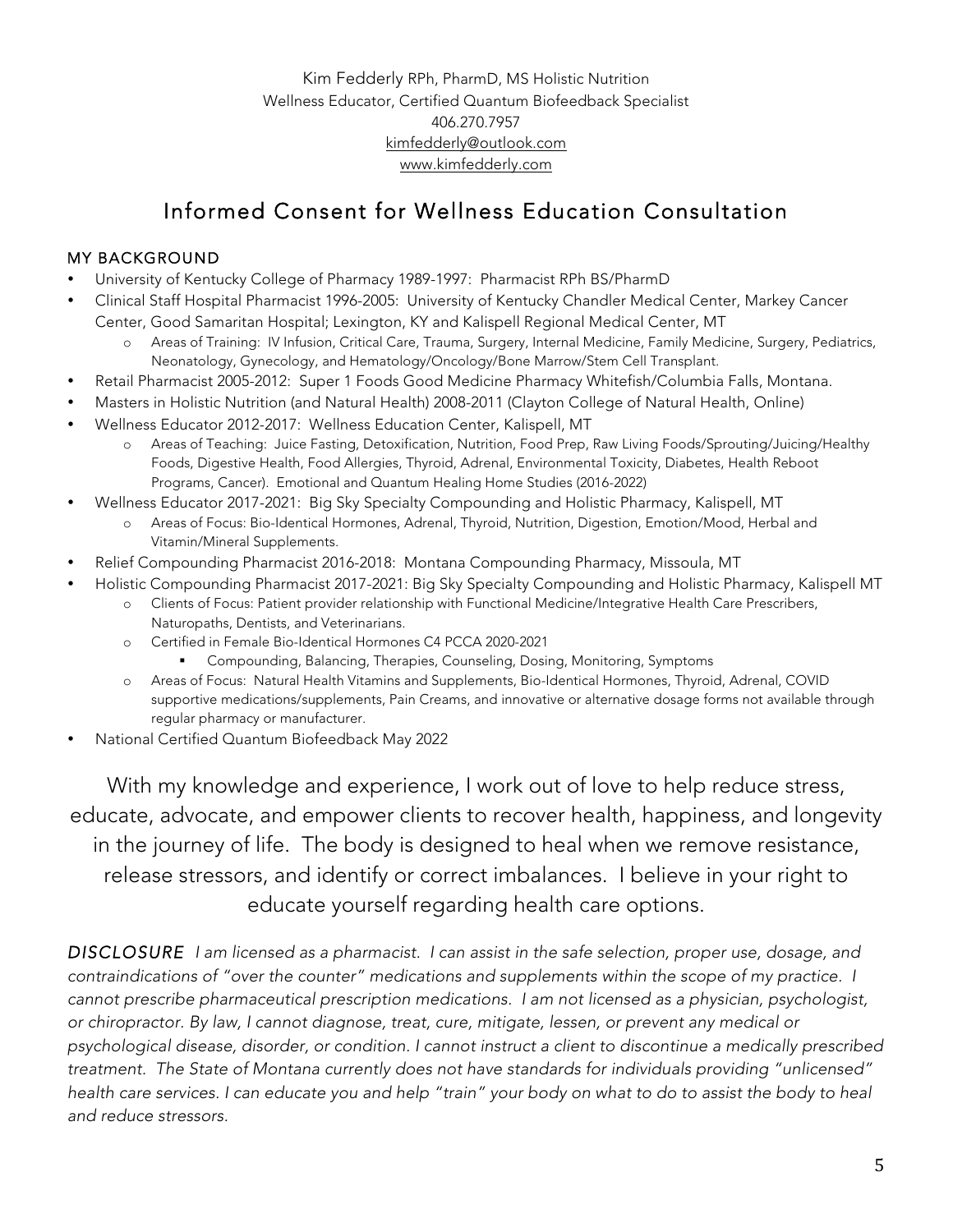CONFIDENTIALITY I understand my information is confidential between Kim Fedderly and myself and will not be disclosed outside of this office without written consent, unless required by law. Your information will not be shared or sold to anyone.

PAYMENT I agree to pay for services in full at the time of service or online invoice. Wellness Education sessions are no covered by insurance. A Wellness Education Consult super bill can be provided via your Square card payment or manual invoice if needed for deduction from HSA/Flex Spending accounts or tax purposes on request.

It is important to disclose any information about your allergies, chemical sensitivities, or being highly sensitive person to modify training and minimize side effect risks.

CONSENT Your signature below indicates that you have read and understood the information in this document and that you consent to wellness education. If you do not understand or consent to anything stated in this document, it is your responsibility to request and receive clarification before signing. You are in full charge of your own healing decisions. By signing below, you unconditionally release Kim Fedderly and the business from any liability connected with the education received.

Client/Minor/Pet Printed Name Client/Owner/Parent or Guardian Signature Date

*PARENTS/GUARDIANS OF MINOR CLIENT: I attest that I have full legal authority to make decisions for the minor named above, and that I give my permission for him/her/pet to receive Wellness Education.*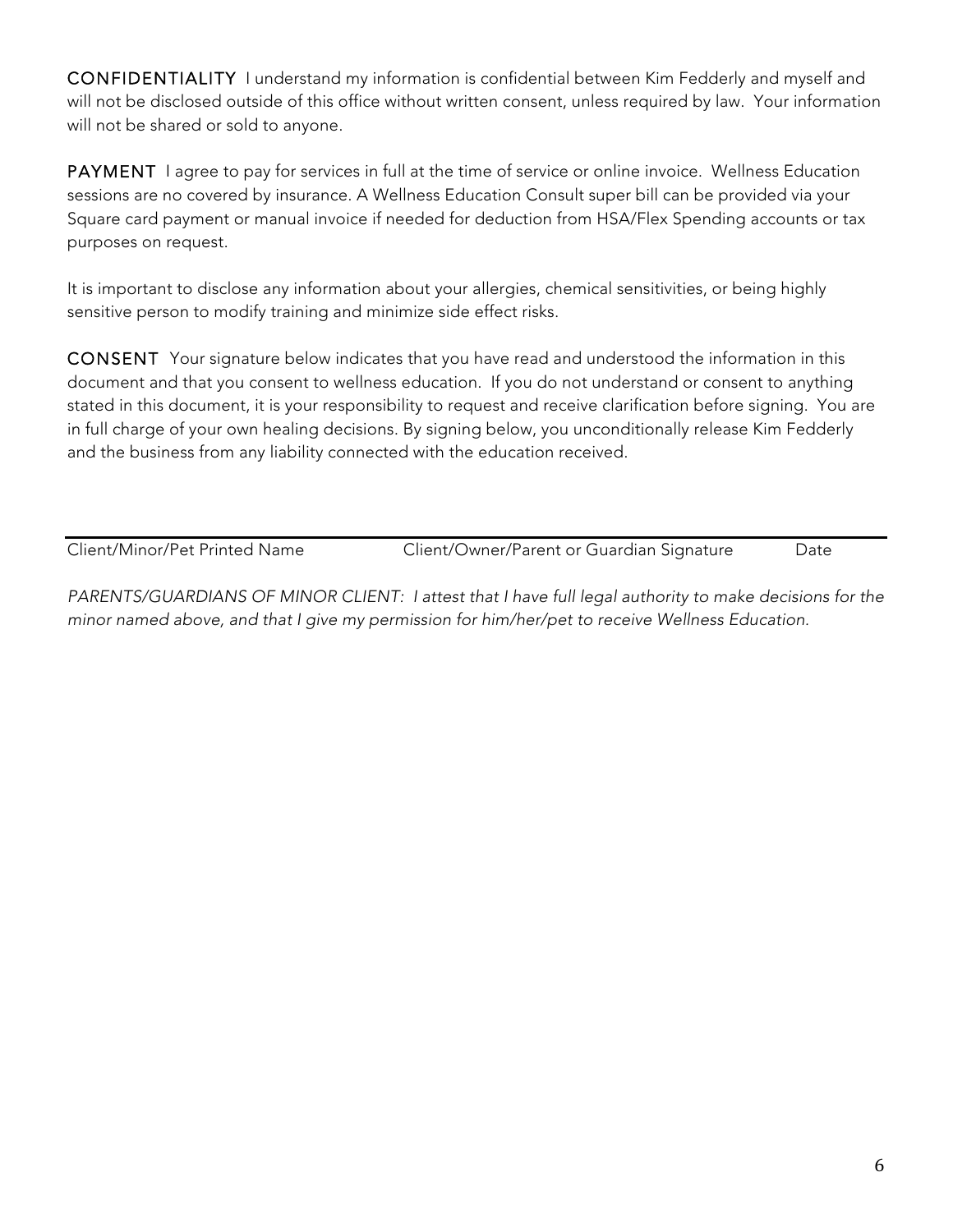# Nutrition and Health Intake Form

Kim Fedderly, PharmD, MS Holistic Nutrition, Certified Quantum Biofeedback Specialist www.kimfedderly.com Email: kimfedderly@outlook.com

–<br>406-270-7957

| (Circle) Gender: M/F                                | Marital Status: Single Single-Parent Married Divorced Widowed                                                    |  |
|-----------------------------------------------------|------------------------------------------------------------------------------------------------------------------|--|
|                                                     |                                                                                                                  |  |
|                                                     | >Do You Wish to Receive Monthly Wellness Email for Recipes, Education, Updates, Events & Classes (Yes/No)        |  |
| Top concerns for Health (In Order of Importance)    |                                                                                                                  |  |
|                                                     |                                                                                                                  |  |
|                                                     | 2) $\overline{\phantom{a}}$                                                                                      |  |
|                                                     |                                                                                                                  |  |
|                                                     |                                                                                                                  |  |
|                                                     |                                                                                                                  |  |
|                                                     |                                                                                                                  |  |
|                                                     | Past Medical History/Surgeries/Hospitalizations & Dates (At least past 2 years)                                  |  |
|                                                     |                                                                                                                  |  |
|                                                     |                                                                                                                  |  |
|                                                     |                                                                                                                  |  |
|                                                     | ,我们也不会有什么。""我们的人,我们也不会有什么?""我们的人,我们也不会有什么?""我们的人,我们也不会有什么?""我们的人,我们也不会有什么?""我们的人                                 |  |
|                                                     | Other Health Care Providers (Medical Doctor/Naturopath/Chiropractor/Acupuncture/Dental/Herbal/Biofeedback, etc.) |  |
|                                                     |                                                                                                                  |  |
|                                                     |                                                                                                                  |  |
|                                                     |                                                                                                                  |  |
|                                                     |                                                                                                                  |  |
|                                                     | Pertinent Labs/Scans/Tests (may attach separately, please bring in any labs or have doctor fax to 755-8432)      |  |
|                                                     |                                                                                                                  |  |
|                                                     |                                                                                                                  |  |
|                                                     |                                                                                                                  |  |
|                                                     | Family History of Disease (ex. Heart, Cancer, Mental Illness, Diabetes, Stroke, Cholesterol, auto-immune)        |  |
|                                                     |                                                                                                                  |  |
|                                                     |                                                                                                                  |  |
|                                                     |                                                                                                                  |  |
|                                                     |                                                                                                                  |  |
| Allergies (Medication/Food/Environment) & Reactions |                                                                                                                  |  |
|                                                     |                                                                                                                  |  |
|                                                     |                                                                                                                  |  |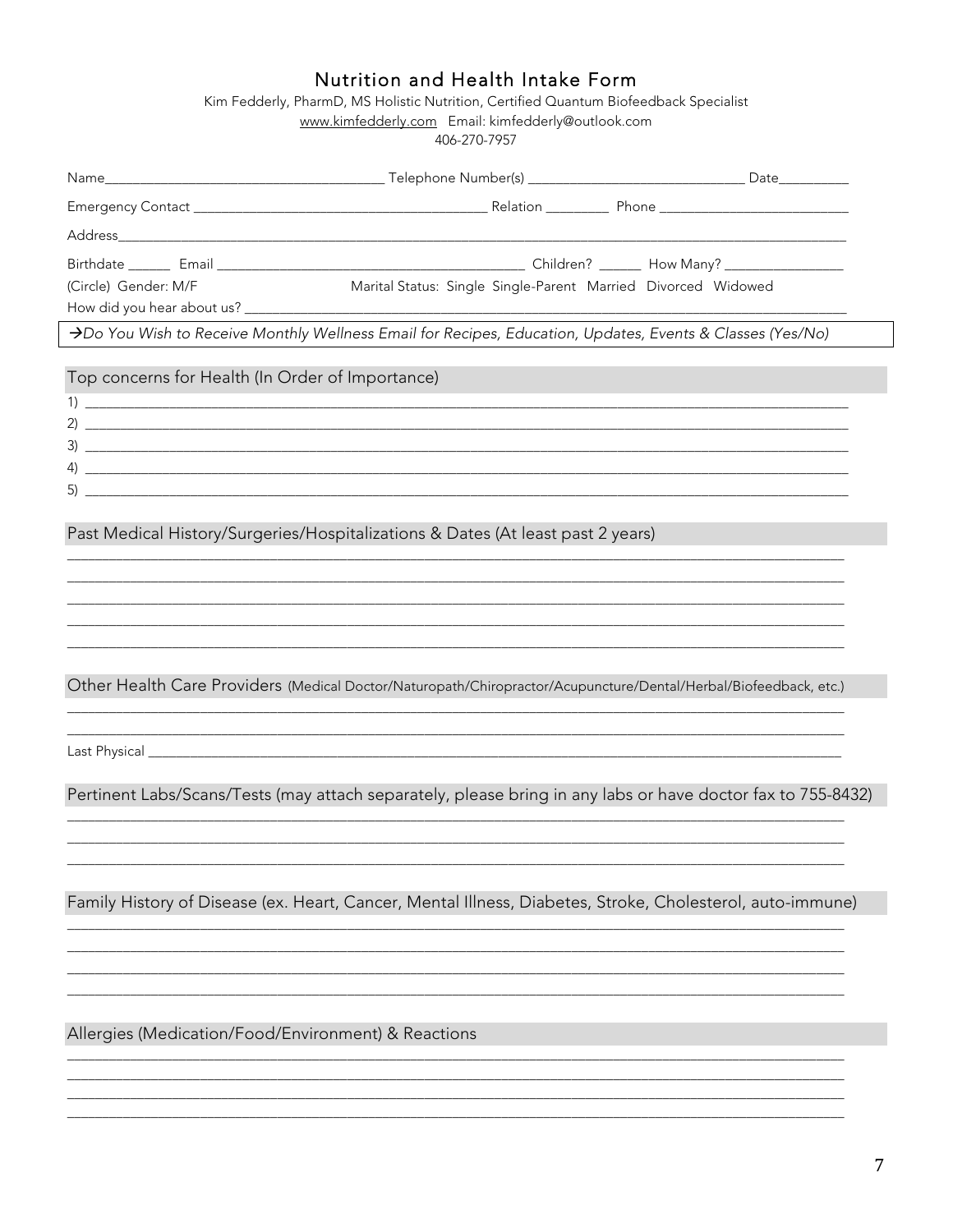| Nutritional/Vitamins/Herbal/Essential Oil/Homeopathic Supplements                                               |                                                       |
|-----------------------------------------------------------------------------------------------------------------|-------------------------------------------------------|
|                                                                                                                 |                                                       |
|                                                                                                                 |                                                       |
|                                                                                                                 |                                                       |
|                                                                                                                 |                                                       |
| Regular Use of (Circle)                                                                                         |                                                       |
| Antacids (Type_________________) Tylenol/Acetaminophen<br>Laxatives (Type_________________) Birth Control Pills | Anti-Yeast/Fungal<br>Aspirin                          |
| Stool Softeners <b>Stool</b> Stool Softeners<br>Antibiotics                                                     |                                                       |
| Anti-Inflammatories (Ibuprofen, Aleve, Advil, Motrin, prescription)                                             |                                                       |
| List Other Over the Counter Medications (& how often)                                                           |                                                       |
|                                                                                                                 |                                                       |
| <b>Prescription Medications</b>                                                                                 |                                                       |
|                                                                                                                 |                                                       |
|                                                                                                                 |                                                       |
|                                                                                                                 |                                                       |
|                                                                                                                 |                                                       |
| How Motivated are you to change Nutrition, Habits & Lifestyle to be Well?? ________________________             |                                                       |
|                                                                                                                 |                                                       |
| <b>Dietary Preferences</b>                                                                                      |                                                       |
| How much water do you drink a day? ____ oz./glasses/liters Water Type: Bottled, City, Filtered, or Well?        |                                                       |
|                                                                                                                 |                                                       |
| Diet Preferences: Standard American Diet Crganic (Yes/No) Vegetarian Vegan Paleo Adkins                         |                                                       |
| Ketogenic High Protein Whole Foods Auto-Immune Living Foods Gluten, Soy or Dairy Free                           |                                                       |
| Prepare your meals at home (___ %) vs. eating out (___%) Where do you eat out? ____________________             |                                                       |
| Estimate Percentage of Processed Food Consumption (Fast Food, Packaged Food in Box, Bag, Can) __%               |                                                       |
| Estimate Percentages of Diet Animal (meat/dairy/eggs) ____ % vs. Plant ____% Based Foods                        |                                                       |
| What are your sources of protein? Meat Dairy Protein Powders (type______) Nuts/Seeds                            |                                                       |
|                                                                                                                 | Eggs Beans Whole Grains Vegetables/Plants             |
| If/What Animal Protein Types (Circle all that Apply)? Organic (Yes/No)                                          | Pork<br><b>Buffalo</b>                                |
| Eggs (Organic /Conventional)                                                                                    | Wild Game Chicken/Turkey (Conventional or Free Range) |
| Beef (Conventional or Grass Fed) Fish (list types__________________) Other: _______________________             |                                                       |
| Do you consume cow/goat dairy? ________ How Much? _______ oz/servings                                           |                                                       |
| What types? Cheese Milk Creamer Ice Cream Cottage Cheese Yogurt/Kefir                                           |                                                       |
| How much meat/dairy/eggs/animal proteins do you consume daily? ____oz., ____gm. or ____ servings                |                                                       |
| If you know, What would you think your dietary percentages consumed?                                            |                                                       |
| [Breads, Pasta, Rice]] % Carbohydrates (Vegetables, Fruits, Legumes, Whole Grains [Breads, Pasta, Rice])        |                                                       |
| __ % Protein (Vegetables, Legumes, Whole Grains, Meat, Dairy, Eggs)                                             |                                                       |
| __ % Fats (Oils, Nuts, Avocados, Seeds, Meat, Dairy, Eggs)                                                      |                                                       |
| ___ % Dessert/Sugar Foods/Refined Grains [white rice, pasta, white breads, white flour]                         |                                                       |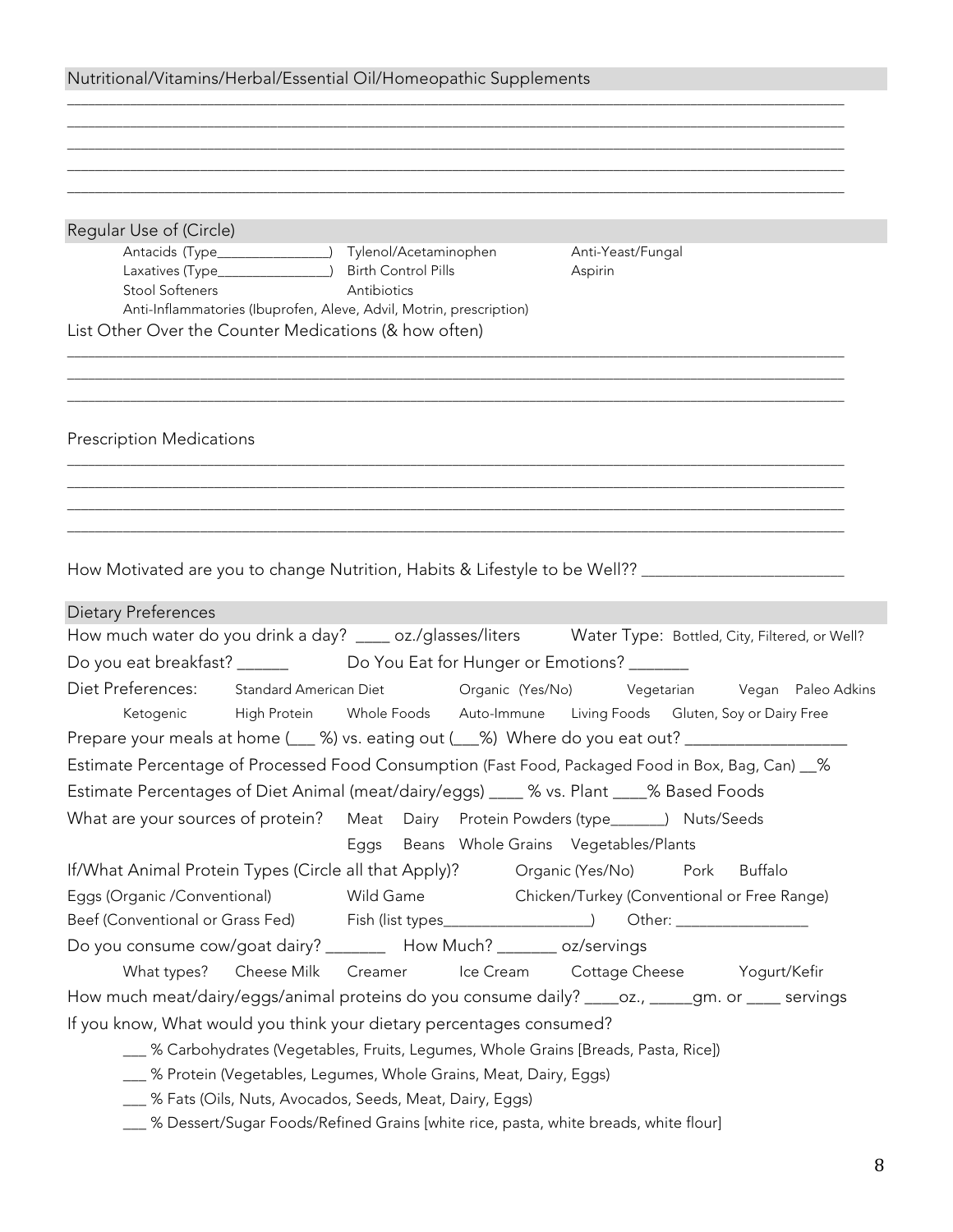|                      | Circle What You Consume in your Regular Diet/Lifestyle                                                                                                                                          |
|----------------------|-------------------------------------------------------------------------------------------------------------------------------------------------------------------------------------------------|
| Alcohol:             | Wine Beer Liquor How Much? ____ day/week                                                                                                                                                        |
|                      | Sweetness: Sugar Honey Maple Syrup Xylitol Stevia Truvia Splenda (Sucralose) Ace-Sulfame K<br>Aspartame (NutraSweet/Sweet N Low/Equal) Splenda (Sucralose) High Fructose Corn Syrup             |
| Saltiness:           | Pastry Cookie Candy Cake Donut Ice Cream How often?_____ per day/week<br>Sea Salt Iodonized Salt MSG & similar Alpine Touch Herbs                                                               |
|                      | Cooking Style: 3% Uncooked/Raw 1989 9% Cooked<br>Microwave<br><b>Fried Foods</b>                                                                                                                |
| Oils/Fats:           | Shortening Crisco Margarine Butter/Ghee Olive Vegetable Grapeseed                                                                                                                               |
|                      | Corn Sunflower Safflower<br>Canola<br>Soy Peanut Earth Balance<br>Avocado Oil Hemp Flaxseed Cottonseed Fish Krill Cod Liver<br>Avocados Chia Roasted Nuts/Seeds Raw Nuts/Seeds Other: 1988 1998 |
|                      | Beverages: Soda Sparkling WaterCoffee (Regular or Decaf?) Regular Tea Green Tea                                                                                                                 |
|                      | Mate Herbal Tea Crystal Light Fruit Juice Vegetable JuiceVitamin Water                                                                                                                          |
| Ferments:            | Sauerkraut/Kimchi Yogurt/Kefir Kombucha<br>Kevita Probiotics                                                                                                                                    |
|                      | List Your Normal Foods for Each Meal                                                                                                                                                            |
| <b>Breakfast</b>     | <u> 1990 - Johann Barn, mars ann an t-Amhainn an t-Amhainn an t-Amhainn an t-Amhainn an t-Amhainn an t-Amhainn an </u>                                                                          |
|                      |                                                                                                                                                                                                 |
| Lunch                |                                                                                                                                                                                                 |
| Dinner               |                                                                                                                                                                                                 |
| Snacks               |                                                                                                                                                                                                 |
| <b>Eating Habits</b> |                                                                                                                                                                                                 |
|                      | Typical Meal Portion Size? ____________ (can express in fist size) Feel like you under eat/overeat?                                                                                             |
|                      | How many hours between your dinner/snack and bedtime? ______ Hours                                                                                                                              |
|                      |                                                                                                                                                                                                 |
|                      | Do you sit down to eat meals or eat on the go? _______________                                                                                                                                  |
|                      | What foods are difficult for you to digest (Indigestion, gas, bloating, slow to digest) _________________                                                                                       |
|                      |                                                                                                                                                                                                 |
|                      | Are you interested in food intolerance/allergy testing due to digestive issues? _______                                                                                                         |
|                      |                                                                                                                                                                                                 |
|                      | What are unhealthy foods you have a weakness for and need a healthier substitution? _______________                                                                                             |
|                      |                                                                                                                                                                                                 |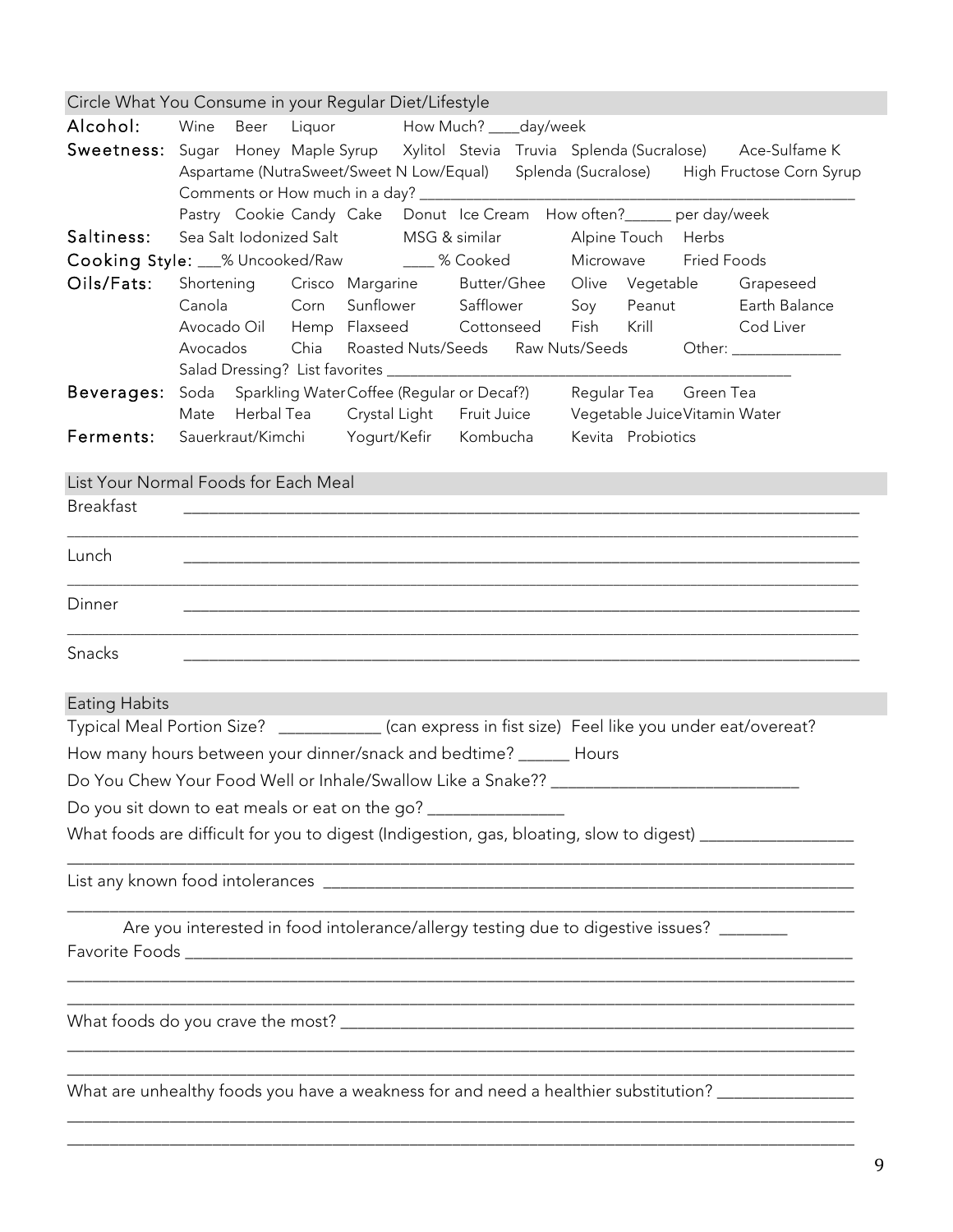| Lifestyle                                                                                                       |                        |                                                                                |                     |
|-----------------------------------------------------------------------------------------------------------------|------------------------|--------------------------------------------------------------------------------|---------------------|
| Exercise?                                                                                                       |                        |                                                                                |                     |
|                                                                                                                 |                        |                                                                                | Hours/week ________ |
|                                                                                                                 |                        |                                                                                |                     |
|                                                                                                                 |                        |                                                                                |                     |
|                                                                                                                 |                        |                                                                                |                     |
| Spiritual Practice (optional)? _____________                                                                    |                        |                                                                                |                     |
| Sleep: hours/night lf you Wake up Frequently, why? _____________________________                                |                        |                                                                                |                     |
| Height _____ Optimal Weight _____ lb. Current Weight ______ lb.                                                 |                        |                                                                                |                     |
| Unresolved Emotions (Circle)                                                                                    |                        |                                                                                |                     |
| Anger Unforgiveness Abuse Neglect-Stress Fear Grief Hopeless Anxiety Depression-Other______________             |                        |                                                                                |                     |
|                                                                                                                 |                        |                                                                                |                     |
| Toxicity/Exposure (Circle/fill in)                                                                              |                        |                                                                                |                     |
| Long Term Exposure to Solvents/Paints/Beauty Salon/Chemicals/Herbicides/Pesticides? _____________               |                        |                                                                                |                     |
| Exposure to Round-up (Glyphosate)? Chemotherapy? Eat GMO Foods? Swim in Pool/Hot Tub?                           |                        |                                                                                |                     |
| Eat/store/cook/freeze in plastics? ________ Metallic Taste in Mouth? ________ Radiation Exposure?               |                        |                                                                                |                     |
| Metal Exposure: Mercury _________ Lead _______ Aluminum ________ Fluoride _______ Other _______                 |                        |                                                                                |                     |
| Aluminum Cookware Aluminum in Antiperspirant Dry Clean Clothes                                                  |                        |                                                                                |                     |
| Silver Dental Fillings Current # 1997 # Removed 2008 Moor Canals Prophet Root Canals? 2008 Moore                |                        |                                                                                |                     |
|                                                                                                                 |                        |                                                                                |                     |
|                                                                                                                 |                        |                                                                                |                     |
| Mold exposure in your home/work? ________ New House or Office Building in the Last 5 years? ______              |                        |                                                                                |                     |
| Other Toxicity or Exposures?? _________                                                                         |                        |                                                                                |                     |
|                                                                                                                 |                        | Review of Symptoms (You may circle word or give it severity/frequency ranking) |                     |
| 0=never 1=Mild/Rarely/Monthly 2=Moderate/Occasionally/Weekly 3=Severe/Frequently/Daily P=Past/No longer present |                        |                                                                                |                     |
| <b>Nutrients</b>                                                                                                |                        |                                                                                | 0 1 2 3 P           |
| Tongue Issues<br>Cracked Corners of Lips                                                                        | 0 1 2 3 P<br>0 1 2 3 P | Itchy Skin<br>Skin Issues ____________                                         | 0 1 2 3 P           |
| Poor Dream Recall                                                                                               | 0 1 2 3 P              | Nail Issues, Spots or Ridges                                                   | 0 1 2 3 P           |
| Leg Cramps                                                                                                      | 0 1 2 3 P              |                                                                                | 0 1 2 3 P           |
| Restless Legs                                                                                                   | 0 1 2 3 P              | Poor Taste/Smell<br>Poor wound/cut Healing                                     | 0 1 2 3 P           |
| Crave Ice/Crunching                                                                                             | 0 1 2 3 P              | Osteoporosis/Osteopenia                                                        | 0 1 2 3 P           |
| Dry Skin                                                                                                        | 0 1 2 3 P              | Cracking/Popping Joints                                                        | 0 1 2 3 P           |
|                                                                                                                 |                        |                                                                                |                     |
| <b>Blood Sugar &amp; Metabolism</b>                                                                             |                        |                                                                                |                     |
| Crave Sugar or Carbohydrates                                                                                    | 0 1 2 3 P              | <b>Excess Thirst</b>                                                           | 0 1 2 3 P           |
| Low Blood Sugar                                                                                                 | 0 1 2 3 P              | Fatigue after sugar                                                            | 0 1 2 3 P           |
| Shaky or jittery if skipped meal                                                                                | 0 1 2 3 P              | Darkening of Skin Folds                                                        | 0 1 2 3 P           |
| Hungry Often/Snack Frequently                                                                                   | 0 1 2 3 P              | Bloating after sugar                                                           | 0 1 2 3 P           |
| Wake up after falling asleep                                                                                    | 0 1 2 3 P              | Insulin Resistance                                                             | 0 1 2 3 P           |
| <b>Excess Appetite</b>                                                                                          | 0 1 2 3 P              | <b>Gestational Diabetes</b>                                                    | 0 1 2 3 P           |
| Loss of Appetite                                                                                                | 0 1 2 3 P              | Children over 9lb @ birth? Yes/No                                              |                     |
| Eating relieves Fatigue or Irritability 0 1 2 3 P<br>Frequent/Excess Urination                                  | 0 1 2 3 P              | Diabetes/Pre-diabetes Diagnosis<br>HgA1C? ________                             | 0 1 2 3 P           |
| Immunity                                                                                                        |                        |                                                                                |                     |
| How often do you get colds/year? _______/yr.                                                                    |                        | Optional History (Circle:) Epstein Barr/Mono CMV                               |                     |
| How often do you get flu/year? _________/yr.                                                                    |                        | Shingles Herpes Cold Sores Canker Sores                                        |                     |

Other infections? \_\_\_\_\_\_\_\_\_\_\_\_\_\_ \_\_\_\_\_\_/yr. \_\_\_\_\_\_\_\_\_\_\_\_\_\_\_\_\_\_\_\_\_\_\_\_\_\_\_\_\_\_\_\_\_\_\_\_\_\_\_

Last Vitamin D Level \_\_\_\_\_ Date \_\_\_\_\_

Take Vitamin D daily? \_\_\_\_\_\_ iu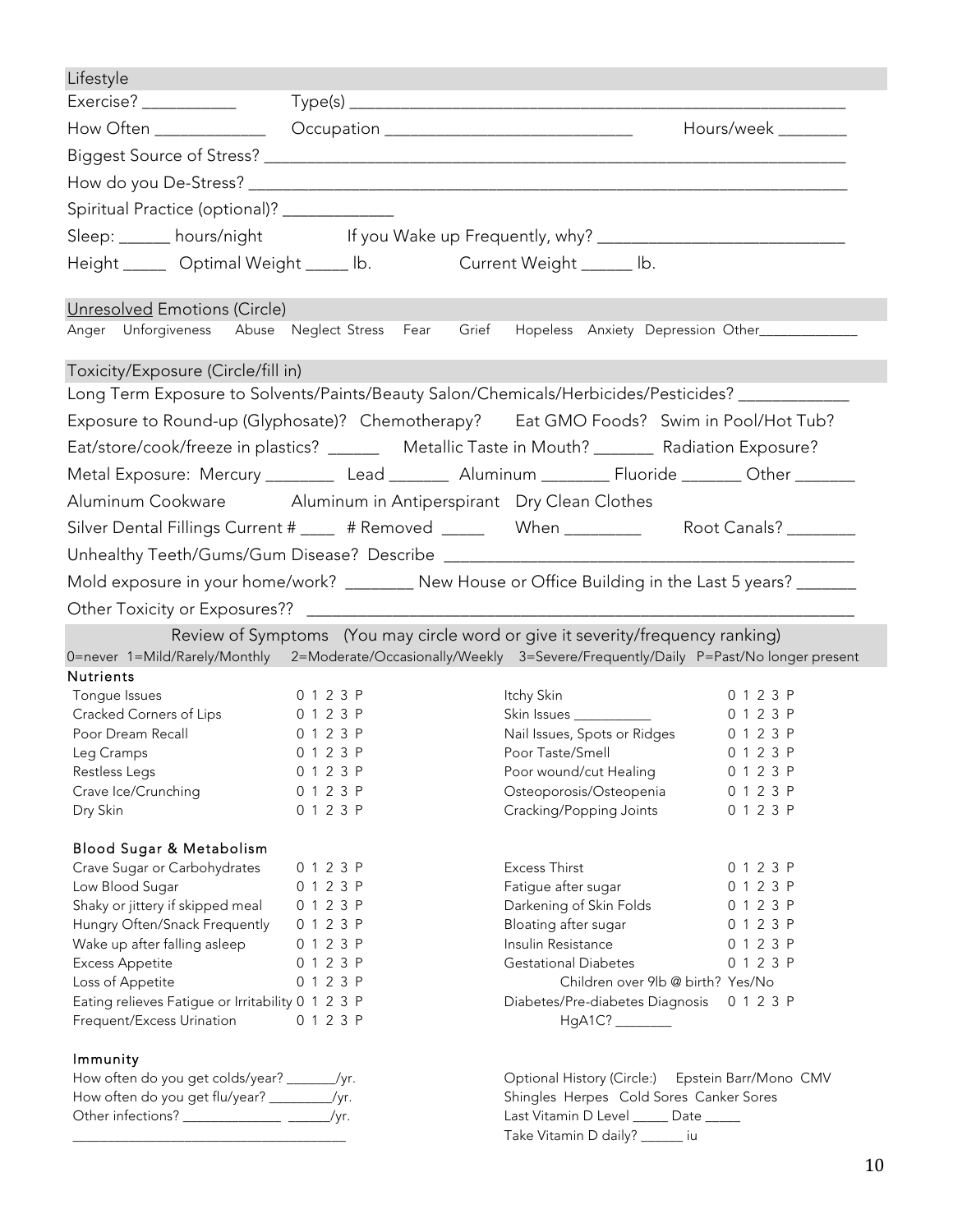## Cardiovascular/Blood

| Chronic Cough<br>0 1 2 3 P<br>Itchy Ears<br>0 1 2 3 P<br>Asthma<br>0 1 2 3 P<br>Hearing Loss<br>0 1 2 3 P<br>0 1 2 3 P<br>Wheezing<br>Ear Infections<br>0 1 2 3 P<br>Shortness of Breath<br>0 1 2 3 P<br>Ear Pain<br>0 1 2 3 P<br>Coughing up Blood<br>0 1 2 3 P<br>0 1 2 3 P<br>Dry Eyes<br>0 1 2 3 P<br>Post Nasal Drip<br>0 1 2 3 P<br><b>Watery Eyes</b><br>0 1 2 3 P<br>0 1 2 3 P<br>Sinusitis<br>Itchy/Red Eyes<br>0 1 2 3 P<br>Sore Throat<br>0 1 2 3 P<br>Eye Infections<br>0 1 2 3 P<br>0 1 2 3 P<br>Vision Changes<br>Hoarseness<br>0 1 2 3 P<br>0 1 2 3 P<br>Poor Night Vision<br>Nasal Drip/Runny Nose<br>0 1 2 3 P<br>Ringing in Ears<br>Endocrine<br>Enlarge Glands<br>Weak Muscles<br>0 1 2 3 P<br>0 1 2 3 P<br>Cold Hands and Feet<br>0 1 2 3 P<br>0 1 2 3 P<br>Goiter/Swelling @ Neck<br>Puffy Eyes in AM<br>0 1 2 3 P<br>Intolerance to Cold<br>0 1 2 3 P<br>0 1 2 3 P<br>0 1 2 3 P<br>High Cholesterol<br>Intolerance to Heat<br>0 1 2 3 P<br>0 1 2 3 P<br>Thinning, Course, or Brittle Hair<br>Depression<br>0 1 2 3 P<br>0 1 2 3 P<br>Thinning Outer Eyebrows<br>Anxiety<br>0 1 2 3 P<br>0 1 2 3 P<br>Dry Skin<br>Insomnia<br>0 1 2 3 P<br>0 1 2 3 P<br><b>Brittle Nails</b><br>Low blood pressure<br>0 1 2 3 P<br>0 1 2 3 P<br>Crave salt<br>Foggy Brain<br>0 1 2 3 P<br>0 1 2 3 P<br>Fatigued All Day/Night<br><b>Excessive Stress</b><br>Fatigued AM, best after 10am<br>0 1 2 3 P<br>Feel overcommitted<br>0 1 2 3 P<br>0 1 2 3 P<br>0 1 2 3 P<br>Tend to be a "night" person<br>Anxious or Nervous<br>Trouble getting to sleep (wired)<br>0 1 2 3 P<br>Feel Energized with Exercise<br>0 1 2 3 P<br>Difficulty Losing Weight<br>0 1 2 3 P<br>0 1 2 3 P<br>Feel Fatigued with Exercise<br>0 1 2 3 P<br>0 1 2 3 P<br>Weight Gain Around Middle<br>Dizziness upon standing<br>0 1 2 3 P<br>Need coffee/caffeine to get going<br>0 1 2 3 P<br>Constipation<br>Bladder/Kidney<br>Kidney Stones<br>0 1 2 3 P<br>Burning with Urination<br>0 1 2 3 P<br><b>Frequent Urination</b><br>0 1 2 3 P<br>Urinary Tract Infection<br>0 1 2 3 P<br><b>Blood in Urine</b><br>0 1 2 3 P<br>Incontinence/Dribbling<br>0 1 2 3 P<br>Cloudy, bloody urine<br>0 1 2 3 P<br><b>Bubbles in Urine</b><br>0 1 2 3 P<br>0 1 2 3 P<br>Urine has Strong Odor<br>0 1 2 3 P<br>Urination during the night<br>Muscle/Skeletal<br>Joint Pain<br>0 1 2 3 P<br>Gout<br>0 1 2 3 P<br>0 1 2 3 P<br>0 1 2 3 P<br>Joint Swelling/Stiffness<br><b>Back Pain</b><br>Which ones?<br>0 1 2 3 P<br>Numbness or Tingling extremities<br>Muscle Weakness<br>0 1 2 3 P<br>Area(s)<br>0 1 2 3 P<br>0 1 2 3 P<br>Muscle Pain<br>Injuries<br>0 1 2 3 P<br>Fibromyalgia<br>Area(s) | Chest Pains/Angina<br>Heart Palpitations/Arrhythmias<br>Enlarged Heart/Tired Heart<br>Ankles or Hands Swell<br>Shortness of Breath with exertion<br>High Altitude Discomfort<br>High Blood Pressure<br>Low Blood Pressure<br>Homocysteine Testing? | 0 1 2 3 P<br>0 1 2 3 P<br>0 1 2 3 P<br>0 1 2 3 P<br>0 1 2 3 P<br>0 1 2 3 P<br>0 1 2 3 P<br>0 1 2 3 P<br>Yes/No | Elevated Cholesterol<br>Metabolic Syndrome<br>Varicose Veins<br><b>Bruise Easily</b><br><b>Bleed Easily</b><br>Poor Wound Healing<br>Anemia Type?? ______<br>High Iron Levels<br><b>Heart Surgery</b> | 0 1 2 3 P<br>0 1 2 3 P<br>0 1 2 3 P<br>0 1 2 3 P<br>0 1 2 3 P<br>0 1 2 3 P<br>0 1 2 3 P<br>0 1 2 3 P<br>Yes/No |
|-----------------------------------------------------------------------------------------------------------------------------------------------------------------------------------------------------------------------------------------------------------------------------------------------------------------------------------------------------------------------------------------------------------------------------------------------------------------------------------------------------------------------------------------------------------------------------------------------------------------------------------------------------------------------------------------------------------------------------------------------------------------------------------------------------------------------------------------------------------------------------------------------------------------------------------------------------------------------------------------------------------------------------------------------------------------------------------------------------------------------------------------------------------------------------------------------------------------------------------------------------------------------------------------------------------------------------------------------------------------------------------------------------------------------------------------------------------------------------------------------------------------------------------------------------------------------------------------------------------------------------------------------------------------------------------------------------------------------------------------------------------------------------------------------------------------------------------------------------------------------------------------------------------------------------------------------------------------------------------------------------------------------------------------------------------------------------------------------------------------------------------------------------------------------------------------------------------------------------------------------------------------------------------------------------------------------------------------------------------------------------------------------------------------------------------------------------------------------------------------------------------------------------------------------------------------------------------------------------------------------------------------------------------|----------------------------------------------------------------------------------------------------------------------------------------------------------------------------------------------------------------------------------------------------|----------------------------------------------------------------------------------------------------------------|-------------------------------------------------------------------------------------------------------------------------------------------------------------------------------------------------------|----------------------------------------------------------------------------------------------------------------|
|                                                                                                                                                                                                                                                                                                                                                                                                                                                                                                                                                                                                                                                                                                                                                                                                                                                                                                                                                                                                                                                                                                                                                                                                                                                                                                                                                                                                                                                                                                                                                                                                                                                                                                                                                                                                                                                                                                                                                                                                                                                                                                                                                                                                                                                                                                                                                                                                                                                                                                                                                                                                                                                           | Respiratory/EENT                                                                                                                                                                                                                                   |                                                                                                                |                                                                                                                                                                                                       |                                                                                                                |
|                                                                                                                                                                                                                                                                                                                                                                                                                                                                                                                                                                                                                                                                                                                                                                                                                                                                                                                                                                                                                                                                                                                                                                                                                                                                                                                                                                                                                                                                                                                                                                                                                                                                                                                                                                                                                                                                                                                                                                                                                                                                                                                                                                                                                                                                                                                                                                                                                                                                                                                                                                                                                                                           |                                                                                                                                                                                                                                                    |                                                                                                                |                                                                                                                                                                                                       |                                                                                                                |
|                                                                                                                                                                                                                                                                                                                                                                                                                                                                                                                                                                                                                                                                                                                                                                                                                                                                                                                                                                                                                                                                                                                                                                                                                                                                                                                                                                                                                                                                                                                                                                                                                                                                                                                                                                                                                                                                                                                                                                                                                                                                                                                                                                                                                                                                                                                                                                                                                                                                                                                                                                                                                                                           |                                                                                                                                                                                                                                                    |                                                                                                                |                                                                                                                                                                                                       |                                                                                                                |
|                                                                                                                                                                                                                                                                                                                                                                                                                                                                                                                                                                                                                                                                                                                                                                                                                                                                                                                                                                                                                                                                                                                                                                                                                                                                                                                                                                                                                                                                                                                                                                                                                                                                                                                                                                                                                                                                                                                                                                                                                                                                                                                                                                                                                                                                                                                                                                                                                                                                                                                                                                                                                                                           |                                                                                                                                                                                                                                                    |                                                                                                                |                                                                                                                                                                                                       |                                                                                                                |
|                                                                                                                                                                                                                                                                                                                                                                                                                                                                                                                                                                                                                                                                                                                                                                                                                                                                                                                                                                                                                                                                                                                                                                                                                                                                                                                                                                                                                                                                                                                                                                                                                                                                                                                                                                                                                                                                                                                                                                                                                                                                                                                                                                                                                                                                                                                                                                                                                                                                                                                                                                                                                                                           |                                                                                                                                                                                                                                                    |                                                                                                                |                                                                                                                                                                                                       |                                                                                                                |
|                                                                                                                                                                                                                                                                                                                                                                                                                                                                                                                                                                                                                                                                                                                                                                                                                                                                                                                                                                                                                                                                                                                                                                                                                                                                                                                                                                                                                                                                                                                                                                                                                                                                                                                                                                                                                                                                                                                                                                                                                                                                                                                                                                                                                                                                                                                                                                                                                                                                                                                                                                                                                                                           |                                                                                                                                                                                                                                                    |                                                                                                                |                                                                                                                                                                                                       |                                                                                                                |
|                                                                                                                                                                                                                                                                                                                                                                                                                                                                                                                                                                                                                                                                                                                                                                                                                                                                                                                                                                                                                                                                                                                                                                                                                                                                                                                                                                                                                                                                                                                                                                                                                                                                                                                                                                                                                                                                                                                                                                                                                                                                                                                                                                                                                                                                                                                                                                                                                                                                                                                                                                                                                                                           |                                                                                                                                                                                                                                                    |                                                                                                                |                                                                                                                                                                                                       |                                                                                                                |
|                                                                                                                                                                                                                                                                                                                                                                                                                                                                                                                                                                                                                                                                                                                                                                                                                                                                                                                                                                                                                                                                                                                                                                                                                                                                                                                                                                                                                                                                                                                                                                                                                                                                                                                                                                                                                                                                                                                                                                                                                                                                                                                                                                                                                                                                                                                                                                                                                                                                                                                                                                                                                                                           |                                                                                                                                                                                                                                                    |                                                                                                                |                                                                                                                                                                                                       |                                                                                                                |
|                                                                                                                                                                                                                                                                                                                                                                                                                                                                                                                                                                                                                                                                                                                                                                                                                                                                                                                                                                                                                                                                                                                                                                                                                                                                                                                                                                                                                                                                                                                                                                                                                                                                                                                                                                                                                                                                                                                                                                                                                                                                                                                                                                                                                                                                                                                                                                                                                                                                                                                                                                                                                                                           |                                                                                                                                                                                                                                                    |                                                                                                                |                                                                                                                                                                                                       |                                                                                                                |
|                                                                                                                                                                                                                                                                                                                                                                                                                                                                                                                                                                                                                                                                                                                                                                                                                                                                                                                                                                                                                                                                                                                                                                                                                                                                                                                                                                                                                                                                                                                                                                                                                                                                                                                                                                                                                                                                                                                                                                                                                                                                                                                                                                                                                                                                                                                                                                                                                                                                                                                                                                                                                                                           |                                                                                                                                                                                                                                                    |                                                                                                                |                                                                                                                                                                                                       |                                                                                                                |
|                                                                                                                                                                                                                                                                                                                                                                                                                                                                                                                                                                                                                                                                                                                                                                                                                                                                                                                                                                                                                                                                                                                                                                                                                                                                                                                                                                                                                                                                                                                                                                                                                                                                                                                                                                                                                                                                                                                                                                                                                                                                                                                                                                                                                                                                                                                                                                                                                                                                                                                                                                                                                                                           |                                                                                                                                                                                                                                                    |                                                                                                                |                                                                                                                                                                                                       |                                                                                                                |
|                                                                                                                                                                                                                                                                                                                                                                                                                                                                                                                                                                                                                                                                                                                                                                                                                                                                                                                                                                                                                                                                                                                                                                                                                                                                                                                                                                                                                                                                                                                                                                                                                                                                                                                                                                                                                                                                                                                                                                                                                                                                                                                                                                                                                                                                                                                                                                                                                                                                                                                                                                                                                                                           |                                                                                                                                                                                                                                                    |                                                                                                                |                                                                                                                                                                                                       |                                                                                                                |
|                                                                                                                                                                                                                                                                                                                                                                                                                                                                                                                                                                                                                                                                                                                                                                                                                                                                                                                                                                                                                                                                                                                                                                                                                                                                                                                                                                                                                                                                                                                                                                                                                                                                                                                                                                                                                                                                                                                                                                                                                                                                                                                                                                                                                                                                                                                                                                                                                                                                                                                                                                                                                                                           |                                                                                                                                                                                                                                                    |                                                                                                                |                                                                                                                                                                                                       |                                                                                                                |
|                                                                                                                                                                                                                                                                                                                                                                                                                                                                                                                                                                                                                                                                                                                                                                                                                                                                                                                                                                                                                                                                                                                                                                                                                                                                                                                                                                                                                                                                                                                                                                                                                                                                                                                                                                                                                                                                                                                                                                                                                                                                                                                                                                                                                                                                                                                                                                                                                                                                                                                                                                                                                                                           |                                                                                                                                                                                                                                                    |                                                                                                                |                                                                                                                                                                                                       |                                                                                                                |
|                                                                                                                                                                                                                                                                                                                                                                                                                                                                                                                                                                                                                                                                                                                                                                                                                                                                                                                                                                                                                                                                                                                                                                                                                                                                                                                                                                                                                                                                                                                                                                                                                                                                                                                                                                                                                                                                                                                                                                                                                                                                                                                                                                                                                                                                                                                                                                                                                                                                                                                                                                                                                                                           |                                                                                                                                                                                                                                                    |                                                                                                                |                                                                                                                                                                                                       |                                                                                                                |
|                                                                                                                                                                                                                                                                                                                                                                                                                                                                                                                                                                                                                                                                                                                                                                                                                                                                                                                                                                                                                                                                                                                                                                                                                                                                                                                                                                                                                                                                                                                                                                                                                                                                                                                                                                                                                                                                                                                                                                                                                                                                                                                                                                                                                                                                                                                                                                                                                                                                                                                                                                                                                                                           |                                                                                                                                                                                                                                                    |                                                                                                                |                                                                                                                                                                                                       |                                                                                                                |
|                                                                                                                                                                                                                                                                                                                                                                                                                                                                                                                                                                                                                                                                                                                                                                                                                                                                                                                                                                                                                                                                                                                                                                                                                                                                                                                                                                                                                                                                                                                                                                                                                                                                                                                                                                                                                                                                                                                                                                                                                                                                                                                                                                                                                                                                                                                                                                                                                                                                                                                                                                                                                                                           |                                                                                                                                                                                                                                                    |                                                                                                                |                                                                                                                                                                                                       |                                                                                                                |
|                                                                                                                                                                                                                                                                                                                                                                                                                                                                                                                                                                                                                                                                                                                                                                                                                                                                                                                                                                                                                                                                                                                                                                                                                                                                                                                                                                                                                                                                                                                                                                                                                                                                                                                                                                                                                                                                                                                                                                                                                                                                                                                                                                                                                                                                                                                                                                                                                                                                                                                                                                                                                                                           |                                                                                                                                                                                                                                                    |                                                                                                                |                                                                                                                                                                                                       |                                                                                                                |
|                                                                                                                                                                                                                                                                                                                                                                                                                                                                                                                                                                                                                                                                                                                                                                                                                                                                                                                                                                                                                                                                                                                                                                                                                                                                                                                                                                                                                                                                                                                                                                                                                                                                                                                                                                                                                                                                                                                                                                                                                                                                                                                                                                                                                                                                                                                                                                                                                                                                                                                                                                                                                                                           |                                                                                                                                                                                                                                                    |                                                                                                                |                                                                                                                                                                                                       |                                                                                                                |
|                                                                                                                                                                                                                                                                                                                                                                                                                                                                                                                                                                                                                                                                                                                                                                                                                                                                                                                                                                                                                                                                                                                                                                                                                                                                                                                                                                                                                                                                                                                                                                                                                                                                                                                                                                                                                                                                                                                                                                                                                                                                                                                                                                                                                                                                                                                                                                                                                                                                                                                                                                                                                                                           |                                                                                                                                                                                                                                                    |                                                                                                                |                                                                                                                                                                                                       |                                                                                                                |
|                                                                                                                                                                                                                                                                                                                                                                                                                                                                                                                                                                                                                                                                                                                                                                                                                                                                                                                                                                                                                                                                                                                                                                                                                                                                                                                                                                                                                                                                                                                                                                                                                                                                                                                                                                                                                                                                                                                                                                                                                                                                                                                                                                                                                                                                                                                                                                                                                                                                                                                                                                                                                                                           |                                                                                                                                                                                                                                                    |                                                                                                                |                                                                                                                                                                                                       |                                                                                                                |
|                                                                                                                                                                                                                                                                                                                                                                                                                                                                                                                                                                                                                                                                                                                                                                                                                                                                                                                                                                                                                                                                                                                                                                                                                                                                                                                                                                                                                                                                                                                                                                                                                                                                                                                                                                                                                                                                                                                                                                                                                                                                                                                                                                                                                                                                                                                                                                                                                                                                                                                                                                                                                                                           |                                                                                                                                                                                                                                                    |                                                                                                                |                                                                                                                                                                                                       |                                                                                                                |
|                                                                                                                                                                                                                                                                                                                                                                                                                                                                                                                                                                                                                                                                                                                                                                                                                                                                                                                                                                                                                                                                                                                                                                                                                                                                                                                                                                                                                                                                                                                                                                                                                                                                                                                                                                                                                                                                                                                                                                                                                                                                                                                                                                                                                                                                                                                                                                                                                                                                                                                                                                                                                                                           |                                                                                                                                                                                                                                                    |                                                                                                                |                                                                                                                                                                                                       |                                                                                                                |
|                                                                                                                                                                                                                                                                                                                                                                                                                                                                                                                                                                                                                                                                                                                                                                                                                                                                                                                                                                                                                                                                                                                                                                                                                                                                                                                                                                                                                                                                                                                                                                                                                                                                                                                                                                                                                                                                                                                                                                                                                                                                                                                                                                                                                                                                                                                                                                                                                                                                                                                                                                                                                                                           |                                                                                                                                                                                                                                                    |                                                                                                                |                                                                                                                                                                                                       |                                                                                                                |
|                                                                                                                                                                                                                                                                                                                                                                                                                                                                                                                                                                                                                                                                                                                                                                                                                                                                                                                                                                                                                                                                                                                                                                                                                                                                                                                                                                                                                                                                                                                                                                                                                                                                                                                                                                                                                                                                                                                                                                                                                                                                                                                                                                                                                                                                                                                                                                                                                                                                                                                                                                                                                                                           |                                                                                                                                                                                                                                                    |                                                                                                                |                                                                                                                                                                                                       |                                                                                                                |
|                                                                                                                                                                                                                                                                                                                                                                                                                                                                                                                                                                                                                                                                                                                                                                                                                                                                                                                                                                                                                                                                                                                                                                                                                                                                                                                                                                                                                                                                                                                                                                                                                                                                                                                                                                                                                                                                                                                                                                                                                                                                                                                                                                                                                                                                                                                                                                                                                                                                                                                                                                                                                                                           |                                                                                                                                                                                                                                                    |                                                                                                                |                                                                                                                                                                                                       |                                                                                                                |
|                                                                                                                                                                                                                                                                                                                                                                                                                                                                                                                                                                                                                                                                                                                                                                                                                                                                                                                                                                                                                                                                                                                                                                                                                                                                                                                                                                                                                                                                                                                                                                                                                                                                                                                                                                                                                                                                                                                                                                                                                                                                                                                                                                                                                                                                                                                                                                                                                                                                                                                                                                                                                                                           |                                                                                                                                                                                                                                                    |                                                                                                                |                                                                                                                                                                                                       |                                                                                                                |
|                                                                                                                                                                                                                                                                                                                                                                                                                                                                                                                                                                                                                                                                                                                                                                                                                                                                                                                                                                                                                                                                                                                                                                                                                                                                                                                                                                                                                                                                                                                                                                                                                                                                                                                                                                                                                                                                                                                                                                                                                                                                                                                                                                                                                                                                                                                                                                                                                                                                                                                                                                                                                                                           |                                                                                                                                                                                                                                                    |                                                                                                                |                                                                                                                                                                                                       |                                                                                                                |
|                                                                                                                                                                                                                                                                                                                                                                                                                                                                                                                                                                                                                                                                                                                                                                                                                                                                                                                                                                                                                                                                                                                                                                                                                                                                                                                                                                                                                                                                                                                                                                                                                                                                                                                                                                                                                                                                                                                                                                                                                                                                                                                                                                                                                                                                                                                                                                                                                                                                                                                                                                                                                                                           |                                                                                                                                                                                                                                                    |                                                                                                                |                                                                                                                                                                                                       |                                                                                                                |
|                                                                                                                                                                                                                                                                                                                                                                                                                                                                                                                                                                                                                                                                                                                                                                                                                                                                                                                                                                                                                                                                                                                                                                                                                                                                                                                                                                                                                                                                                                                                                                                                                                                                                                                                                                                                                                                                                                                                                                                                                                                                                                                                                                                                                                                                                                                                                                                                                                                                                                                                                                                                                                                           |                                                                                                                                                                                                                                                    |                                                                                                                |                                                                                                                                                                                                       |                                                                                                                |
|                                                                                                                                                                                                                                                                                                                                                                                                                                                                                                                                                                                                                                                                                                                                                                                                                                                                                                                                                                                                                                                                                                                                                                                                                                                                                                                                                                                                                                                                                                                                                                                                                                                                                                                                                                                                                                                                                                                                                                                                                                                                                                                                                                                                                                                                                                                                                                                                                                                                                                                                                                                                                                                           |                                                                                                                                                                                                                                                    |                                                                                                                |                                                                                                                                                                                                       |                                                                                                                |
|                                                                                                                                                                                                                                                                                                                                                                                                                                                                                                                                                                                                                                                                                                                                                                                                                                                                                                                                                                                                                                                                                                                                                                                                                                                                                                                                                                                                                                                                                                                                                                                                                                                                                                                                                                                                                                                                                                                                                                                                                                                                                                                                                                                                                                                                                                                                                                                                                                                                                                                                                                                                                                                           |                                                                                                                                                                                                                                                    |                                                                                                                |                                                                                                                                                                                                       |                                                                                                                |
|                                                                                                                                                                                                                                                                                                                                                                                                                                                                                                                                                                                                                                                                                                                                                                                                                                                                                                                                                                                                                                                                                                                                                                                                                                                                                                                                                                                                                                                                                                                                                                                                                                                                                                                                                                                                                                                                                                                                                                                                                                                                                                                                                                                                                                                                                                                                                                                                                                                                                                                                                                                                                                                           |                                                                                                                                                                                                                                                    |                                                                                                                |                                                                                                                                                                                                       |                                                                                                                |
|                                                                                                                                                                                                                                                                                                                                                                                                                                                                                                                                                                                                                                                                                                                                                                                                                                                                                                                                                                                                                                                                                                                                                                                                                                                                                                                                                                                                                                                                                                                                                                                                                                                                                                                                                                                                                                                                                                                                                                                                                                                                                                                                                                                                                                                                                                                                                                                                                                                                                                                                                                                                                                                           |                                                                                                                                                                                                                                                    |                                                                                                                |                                                                                                                                                                                                       |                                                                                                                |
|                                                                                                                                                                                                                                                                                                                                                                                                                                                                                                                                                                                                                                                                                                                                                                                                                                                                                                                                                                                                                                                                                                                                                                                                                                                                                                                                                                                                                                                                                                                                                                                                                                                                                                                                                                                                                                                                                                                                                                                                                                                                                                                                                                                                                                                                                                                                                                                                                                                                                                                                                                                                                                                           |                                                                                                                                                                                                                                                    |                                                                                                                |                                                                                                                                                                                                       |                                                                                                                |
|                                                                                                                                                                                                                                                                                                                                                                                                                                                                                                                                                                                                                                                                                                                                                                                                                                                                                                                                                                                                                                                                                                                                                                                                                                                                                                                                                                                                                                                                                                                                                                                                                                                                                                                                                                                                                                                                                                                                                                                                                                                                                                                                                                                                                                                                                                                                                                                                                                                                                                                                                                                                                                                           |                                                                                                                                                                                                                                                    |                                                                                                                |                                                                                                                                                                                                       |                                                                                                                |
|                                                                                                                                                                                                                                                                                                                                                                                                                                                                                                                                                                                                                                                                                                                                                                                                                                                                                                                                                                                                                                                                                                                                                                                                                                                                                                                                                                                                                                                                                                                                                                                                                                                                                                                                                                                                                                                                                                                                                                                                                                                                                                                                                                                                                                                                                                                                                                                                                                                                                                                                                                                                                                                           |                                                                                                                                                                                                                                                    |                                                                                                                |                                                                                                                                                                                                       |                                                                                                                |
|                                                                                                                                                                                                                                                                                                                                                                                                                                                                                                                                                                                                                                                                                                                                                                                                                                                                                                                                                                                                                                                                                                                                                                                                                                                                                                                                                                                                                                                                                                                                                                                                                                                                                                                                                                                                                                                                                                                                                                                                                                                                                                                                                                                                                                                                                                                                                                                                                                                                                                                                                                                                                                                           |                                                                                                                                                                                                                                                    |                                                                                                                |                                                                                                                                                                                                       |                                                                                                                |
|                                                                                                                                                                                                                                                                                                                                                                                                                                                                                                                                                                                                                                                                                                                                                                                                                                                                                                                                                                                                                                                                                                                                                                                                                                                                                                                                                                                                                                                                                                                                                                                                                                                                                                                                                                                                                                                                                                                                                                                                                                                                                                                                                                                                                                                                                                                                                                                                                                                                                                                                                                                                                                                           |                                                                                                                                                                                                                                                    |                                                                                                                |                                                                                                                                                                                                       |                                                                                                                |
|                                                                                                                                                                                                                                                                                                                                                                                                                                                                                                                                                                                                                                                                                                                                                                                                                                                                                                                                                                                                                                                                                                                                                                                                                                                                                                                                                                                                                                                                                                                                                                                                                                                                                                                                                                                                                                                                                                                                                                                                                                                                                                                                                                                                                                                                                                                                                                                                                                                                                                                                                                                                                                                           |                                                                                                                                                                                                                                                    |                                                                                                                |                                                                                                                                                                                                       |                                                                                                                |
|                                                                                                                                                                                                                                                                                                                                                                                                                                                                                                                                                                                                                                                                                                                                                                                                                                                                                                                                                                                                                                                                                                                                                                                                                                                                                                                                                                                                                                                                                                                                                                                                                                                                                                                                                                                                                                                                                                                                                                                                                                                                                                                                                                                                                                                                                                                                                                                                                                                                                                                                                                                                                                                           |                                                                                                                                                                                                                                                    |                                                                                                                |                                                                                                                                                                                                       |                                                                                                                |
|                                                                                                                                                                                                                                                                                                                                                                                                                                                                                                                                                                                                                                                                                                                                                                                                                                                                                                                                                                                                                                                                                                                                                                                                                                                                                                                                                                                                                                                                                                                                                                                                                                                                                                                                                                                                                                                                                                                                                                                                                                                                                                                                                                                                                                                                                                                                                                                                                                                                                                                                                                                                                                                           |                                                                                                                                                                                                                                                    |                                                                                                                |                                                                                                                                                                                                       |                                                                                                                |